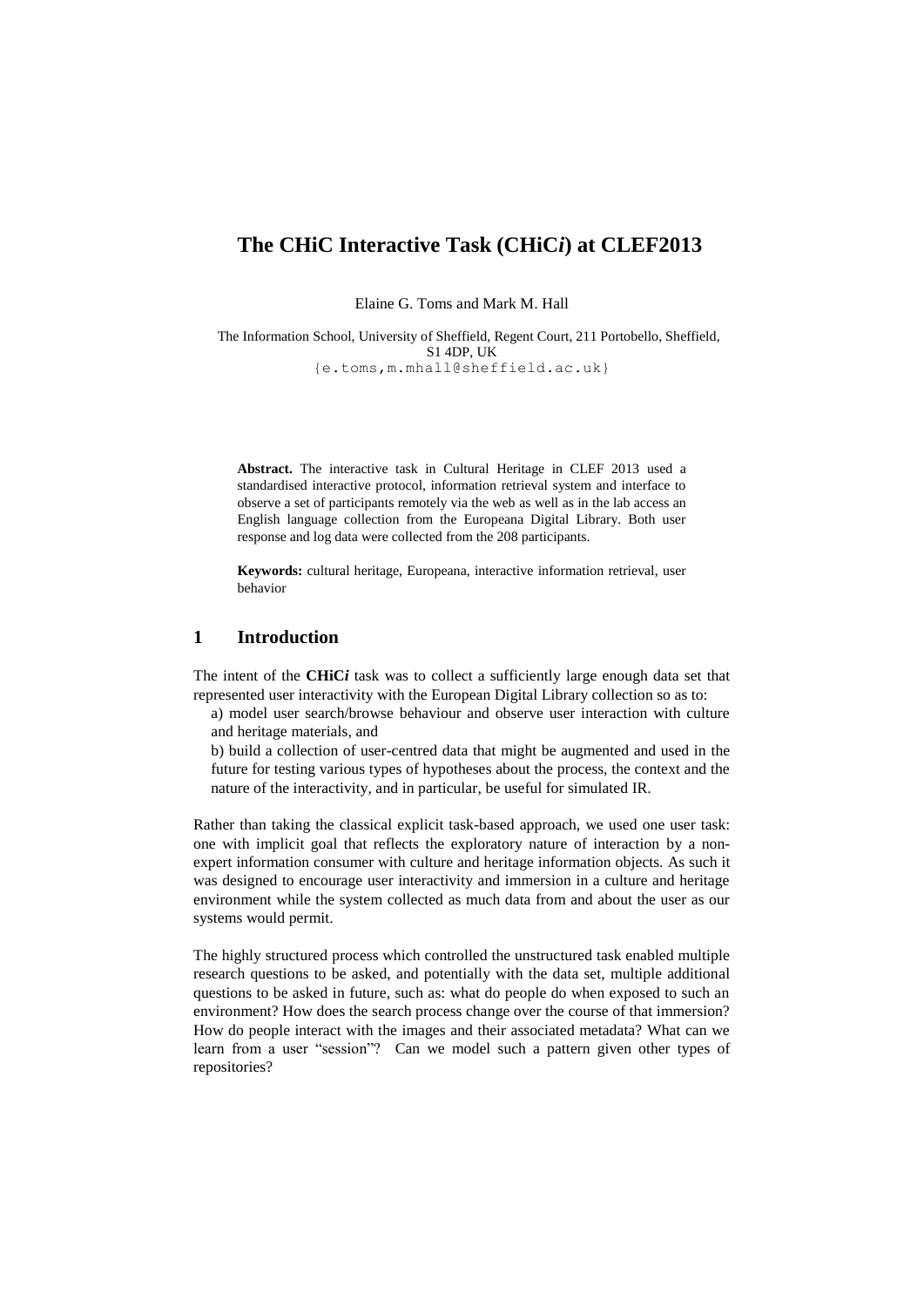# **2 Teams**

Four teams participated in the interactive task, which required each team to process 30 participants via the web and 10 in a fixed, observable, lab-based location. The language of operation was in English, and all protocols and systems were expressed only in that language. The participating teams and the number of participants per team in web-based versus in-lab are illustrated in Table 1.

#### **Table1. Numbers of Human Participants per Research Team**

|                                                 | Web            | Lab      | Total |
|-------------------------------------------------|----------------|----------|-------|
| Humboldt Universität                            | 18             | 8        | 26    |
| Royal School of Library and Information Science | 12             | 19       | 31    |
| Stockholm University                            | 9              | $\theta$ | 9     |
| University of Sheffield                         | 117            | 20       | 137   |
| Other                                           | $\overline{4}$ |          |       |
| <b>Total</b>                                    | 160            | 48       | 208   |

## **3 Research Protocol, i.e., the Lab Task**

For the ChiCi task, one common experimental system developed by the University of Sheffield [4] (which was informed by previous implementations [12, 1] and the initial synopsis of such experiment [8]), one set of content, and one interface [6] was deployed and used by all teams. The 'task' thus was a multi-part protocol that extracted multiple types of data from participants and observed participants virtually in their interactivity with the system. The protocol was implemented by SIRE and followed the pattern outlined in Fig. 1. This protocol was used by all teams. The data was collected, stored and re-distributed back to teams by the University of Sheffield.

#### **3.1 IR System and Interface**

**Content:** The content contained 1,107,176 million records from the English-language collections of the Europeana Digital Library, as used in the other CHiC tasks.

IR System: The IR system was based on Apache Sol $r<sup>1</sup>$ , which provides the text search, spelling checker, and the "more like this" suggestions. The default settings were used for all components and all fields specified in the source records were loaded without any pre-processing.

 $\overline{a}$ 1

http://lucene.apache.org/solr/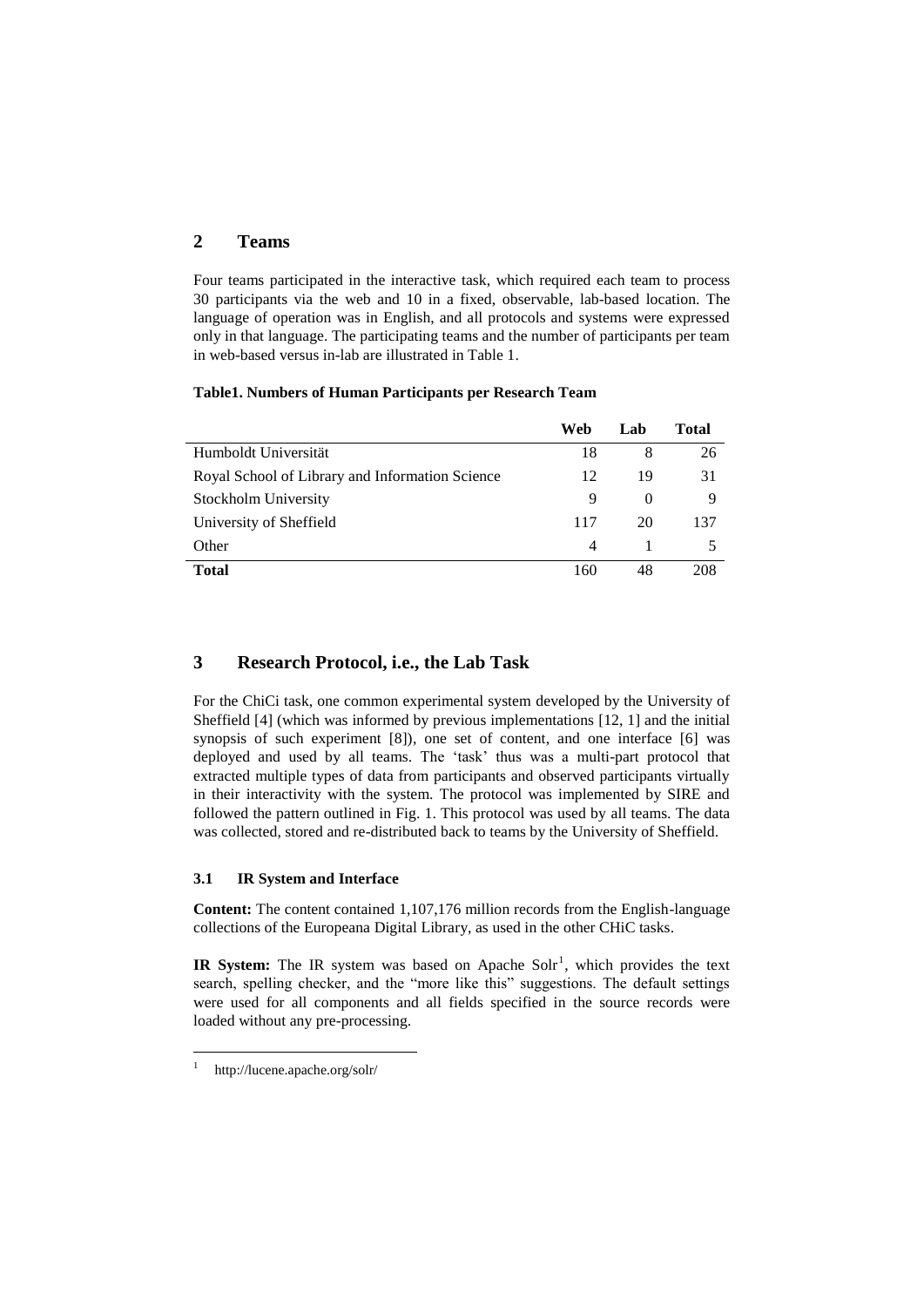In addition, a hierarchical category browser was added, based on the work of [2]. This process resulted in a set of 24 top-level categories, with between 3 and 14 sub-levels (median 5). The individual levels in the category hierarchy had between 1 and 384 sub-categories (median 3). A total of 267,768 items were automatically mapped into the category hierarchy. When the item – category mappings were loaded into Solr, each item was linked not only to the category the pre-processing had linked it to, but also to all of that category's ancestors. When the user selected a category from the category browser, the Solr index was searched for all items that were mapped to this category. Because of the way the items were linked not only to their category, but to the category's ancestors, this query would also return all items that were linked to the selected category's descendants.



**Figure 1. Culture and Heritage Explorer**

**Interface – the Culture and Heritage Explorer:** Access to the IR system was provided using a novel interface (see Fig. 1); it offered three key ways of accessing the content: a) category browser, b) standard search box, and c) 'more like this.' The interface was a single display following a design used by [9].

The interface contained five key areas:

1) *Category hierarchy*: located on the extreme left, the hierarchy was navigated using the right arrow located to the right of each category, which expanded the level within the space, until it reached the nodes.

2) *Search box*: located in the middle, this was a conventional implementation of query entry that accepted keywords. After submitting a query, the results display was updated.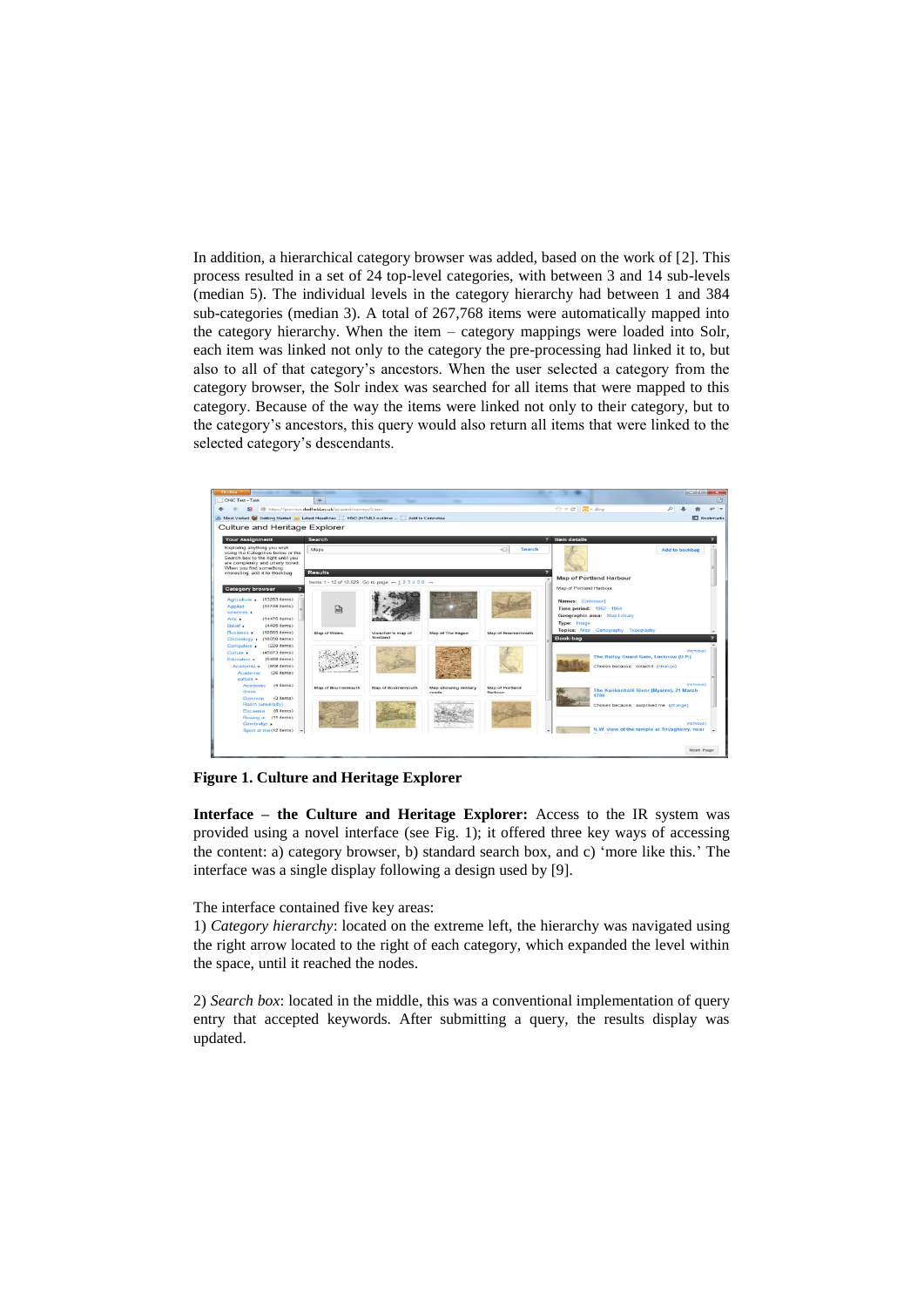3*) Results display*: located below the search box, it displayed 12 thumbnails and titles of the thumbnails in a 3x4 grid layout. Navigation controls for moving from one results page to the other were provided above the display. When an item in the results display was clicked, the item appeared in the item display to the extreme upper right.

4) *Item display*: it contained the thumbnail and metadata fields associated with the item; unfortunately only the thumbnail is present in the data collection and thus no larger image was available.

The metadata associated with each item used the Europeana Data Model based on the Dublin core standard with Europeana-specific fields added. Some fields used expert jargon and were modified for a naïve participant (see table 2). At this point, an item could be added to the Bookbag using the button to the upper right. At the bottom of each item, the "more like this" displayed a variable number of thumbnail images linking to related items calculated using Solr's standard more-like-this functionality.

5) *Bookbag:* used for collected images that were deemed useful. Items in the Bookbag could be redisplayed or remove. Along with the item was the rationale for including the item as well.

| Metadata field          | <b>Label as Displayed</b> |
|-------------------------|---------------------------|
| dc:creator              | <b>Names</b>              |
| dc:type                 | Type                      |
| dc:subject              | Topics                    |
| dcterms: temporal       | Time period               |
| dcterms:spatial         | Geographic area           |
| dcterms:isPartOf        | Collection                |
| europeana: dataProvider | Object owner              |
| europeana:country       | Location of object        |

**Table 2. Metadata fields displayed with each image**

*How the interface worked*: On startup, no query was inserted, but the results grid was populated with the first 12 documents in the Solr index to serve as a stimulus for starting the task. At that point, a participant could enter a query, scan the categories, select from those results. Once one item was displayed, a participant could also click on any metadata element to search by any of those metadata contents, select from more like this, or add an item to the Bookbag.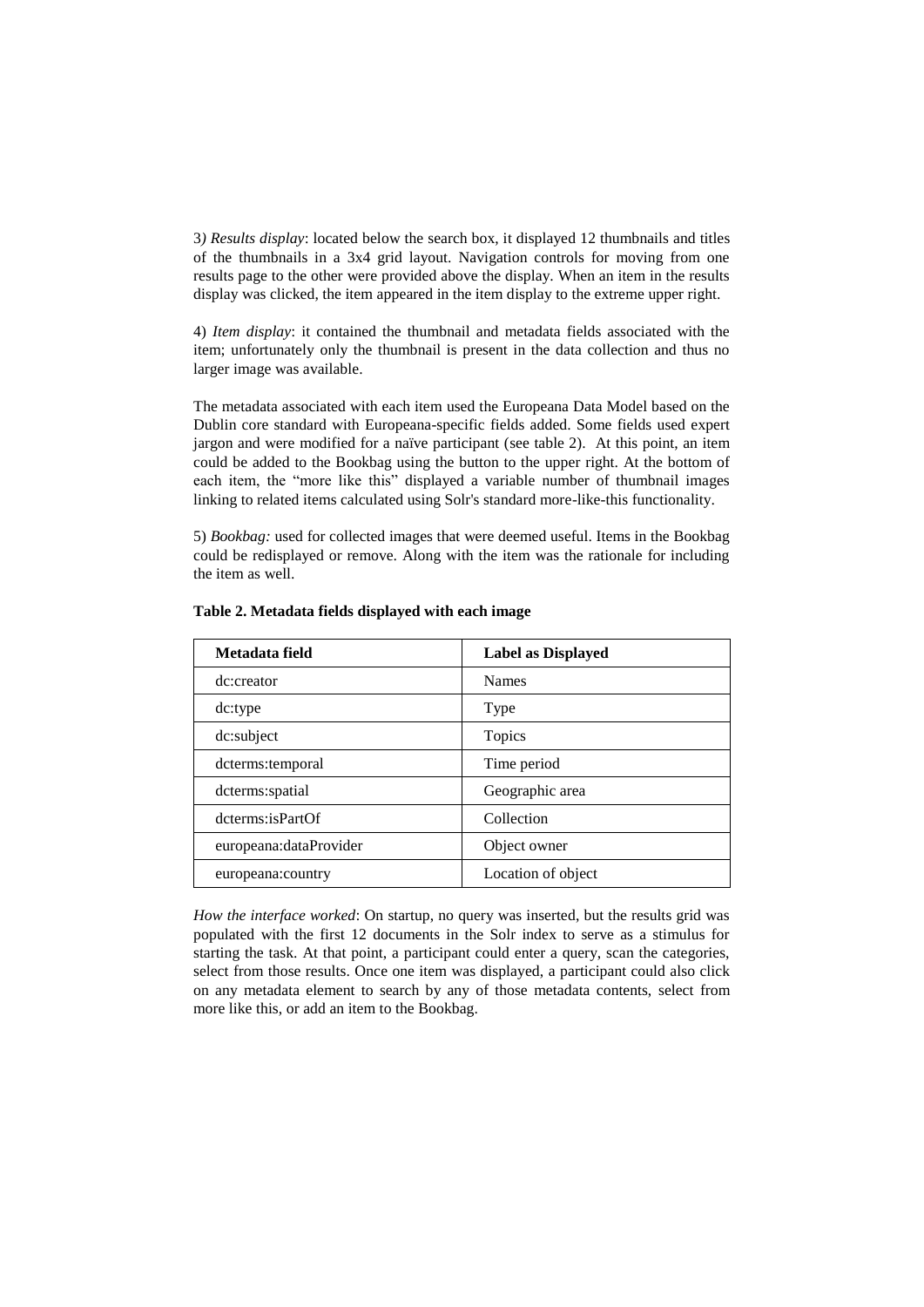Once the "add to Bookbag" was selected, a popup box asked why the object was selected with the following options:

- I wanted to show someone
- I wanted to use the image in something
- I wanted to collect for a future purpose
- It surprised me!
- I simply liked it! No particular reason.

#### **3.2 Experimental Task**

The experimental task was presented to participants after they completed all preliminary questions. Prior to being assigned the task, participants were presented with a situation [2} to set the stage for the task:

> "Imagine you are waiting to meet a friend in a coffee shop or pub or the airport or your office. While waiting, you come across this website and explore it looking at anything that you find interesting, or engaging, or relevant…"

The next page loaded the Explorer. The implicit task based on similar tasks used by [10, 11] and informed by [13] remained stationary in the upper left corner of the Explorer) was:

> "Your Assignment: exploring anything you wish using the Categories below or the Search box to the right until you are completely and utterly bored. When you find something interesting, add it to the Bookbag."

No further guidance was given, and participants were free to explore the resource; a mouse click on a 'Next Page' button disengaged the participant from the activity.

### **3.3 Protocol**

Under pinning the protocol was a mixed methods methodology that required some pre and post the stimulus responses from participants, as well as the observation of the participants while doing the implicit task, i.e., the stimulus was activated. Thus the protocol extracted multiple types of data from participants and observed participants virtually in their interactivity with the system. The protocol followed the pattern outlined in Fig. 2, and was implemented as a sequence of web pages.

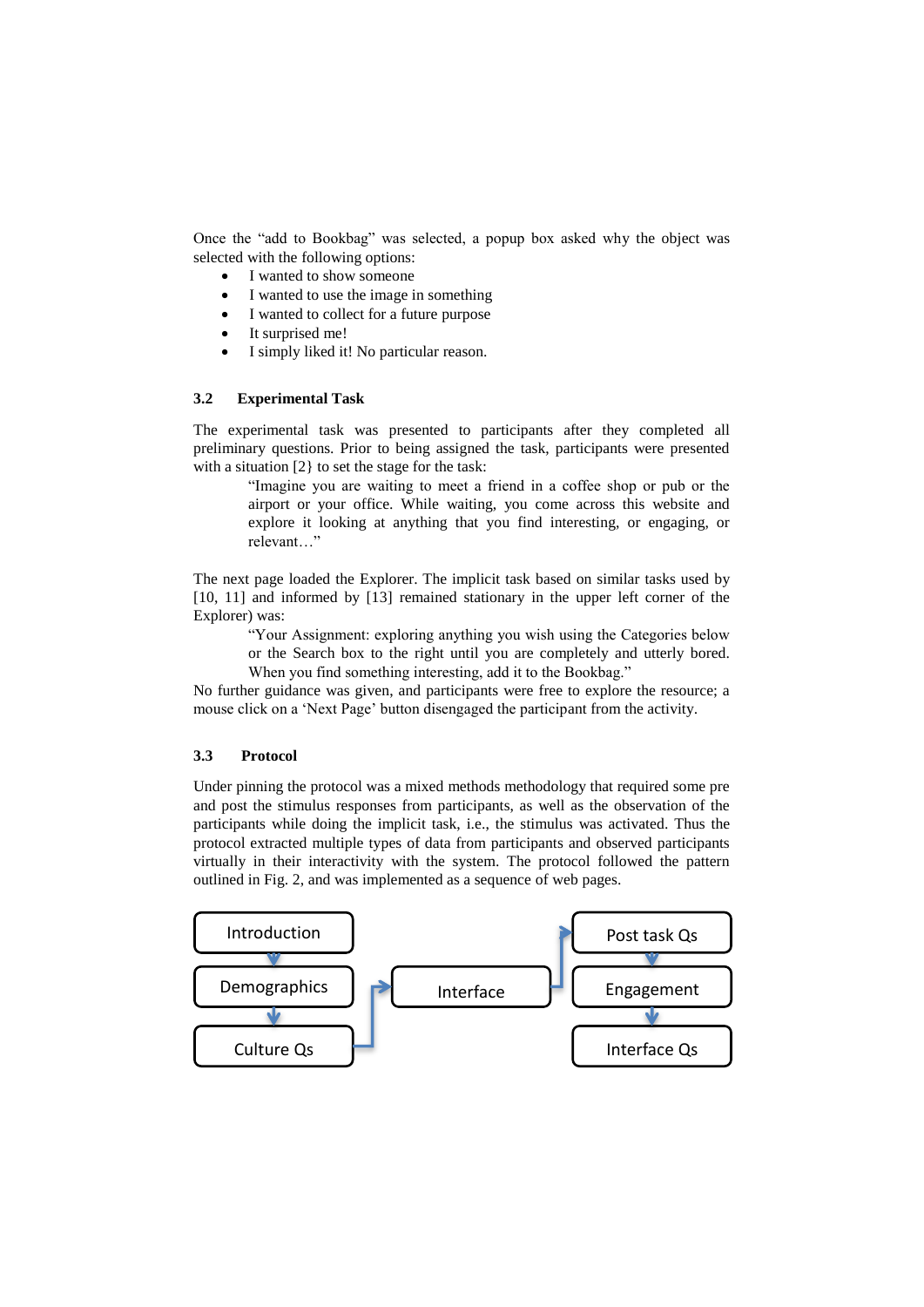Figure 2. Sequence of Events in the Research Protocol

Participants accessed a remotely available system [4] that was tailored for this study. An information sheet and informed consent (required by the University of Sheffield's research ethics review process) was first presented to participants, followed by sets of questions about:

- basic demographic questions to create a profile of participant group;
- country of birth and residence, mother tongue, and language used to speak at home or search the web, to understand the potential impact of an individual's culture;
- museum visits, familiarity and interest in European culture and heritage and experience with the European Digital Library, to address whether the participant was 'of convenience' or interested in the topic matter.

While participants were engaged with the assigned experimental task, the system logged and time stamped the entire set of user actions and events including: queries, category selection, items examined, added to the Bookbag, and so on. After the assigned task (see section 3.2), participants:

- responded to a 31 item User Engagement Scale [7] to assess the overall experience;
- provided a narrative explanation of why they included the objects in the bookbag, and their level of satisfaction with what they found;
- assessed the usefulness of each object on the interface;
- assessed the usefulness of each piece of metadata in assisting with assessing an item.

#### **3.4 Participants**

A synopsis of the participants is contained in Tables 3 and 4. The participant group contained a well-educated group of about 1/3 male. While the age range was wide, more than half were under 35, and thus a younger group. Participants came from 16 countries but more than half of those are resident in the UK, but originated, i.e., their birth, in 35 countries. Twenty languages are spoken today among the group, but they speak 26 languages in the home. Like country, language is dominated by English both as a mother tongue and as the current language spoken.

On a scale of 1 to 5 (from not familiar to very familiar), participants rated their familiarity with European culture and heritage at 2.2, and their level of interest European culture and heritage in the middle of the scale at 2.5. Of the participants, 78% indicated that they have never visited the European Digital Library (EDL) and 81% visit museums and galleries on the web or in person less than monthly.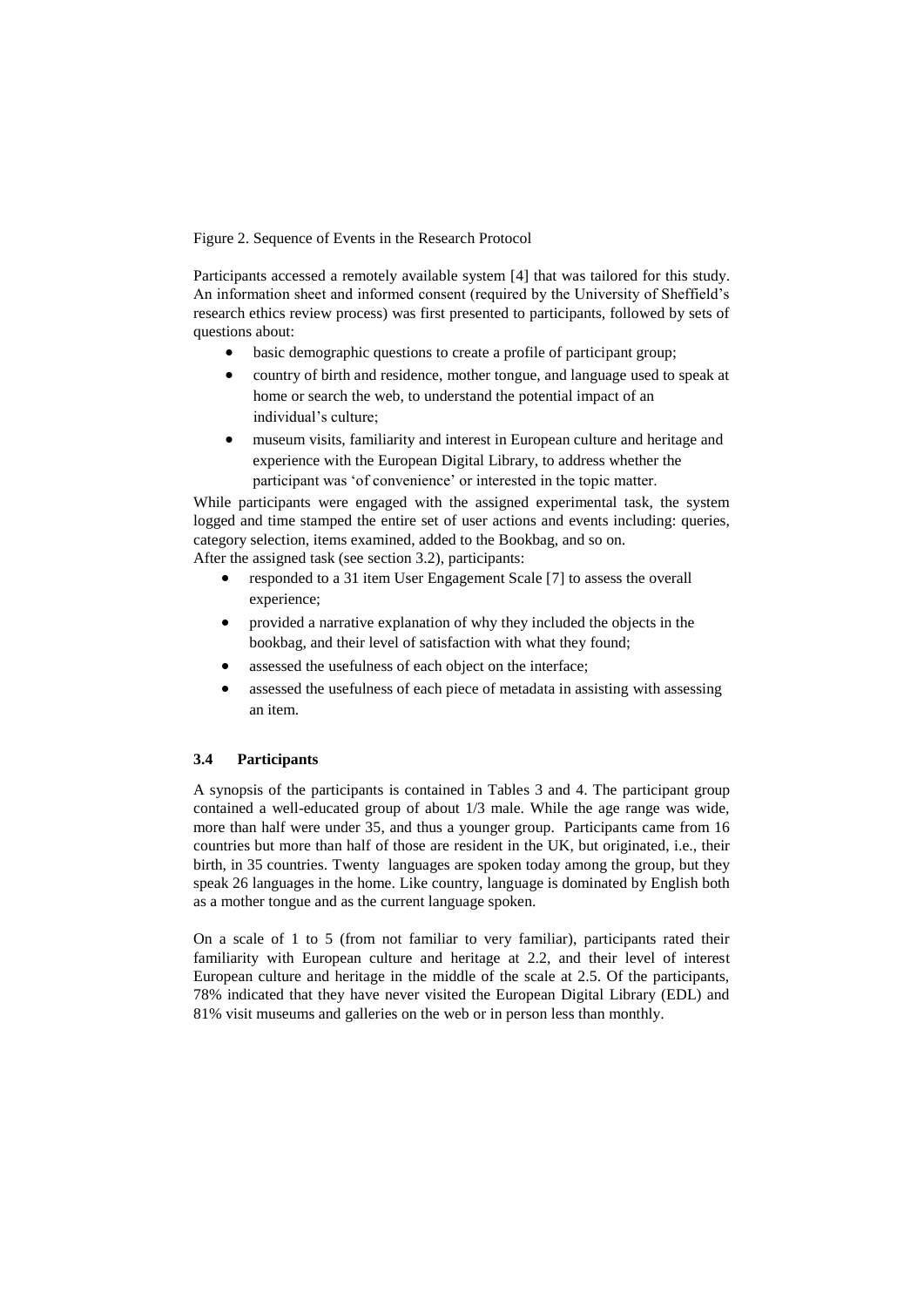**Table 3. Participants by Age and Gender**

| Age       | Female | Male | <b>Total</b> |
|-----------|--------|------|--------------|
| $18 - 25$ | 53     | 24   | 77           |
| $26 - 35$ | 47     | 24   | 71           |
| $36 - 45$ | 16     | 12   | 28           |
| $46 - 55$ | 12     | 8    | 20           |
| $56 - 65$ | 8      | 4    | 12           |
| Total     | 136    | 72   | 208          |

**Table 4. Participants by Age and Gender**

| <b>Education</b>                          | Female | Male  |  |  |  |  |
|-------------------------------------------|--------|-------|--|--|--|--|
|                                           | IP/C   | IP/C  |  |  |  |  |
| Secondary                                 | 0/97   | 0/53  |  |  |  |  |
| Undergraduate                             | 31/74  | 14/42 |  |  |  |  |
| Further                                   | 1/79   | 4/40  |  |  |  |  |
| <b>Masters</b>                            | 33/39  | 14/23 |  |  |  |  |
| Doctorate                                 | 14/14  | 17/11 |  |  |  |  |
| Professional                              | 1/7    | 1/2   |  |  |  |  |
| Note: IP $=$ in progress; C $=$ completed |        |       |  |  |  |  |

#### **3.5 Procedure**

People were recruited by each team using primarily email to participant remotely or to participate in a lab. The email link opened the system in a browser; Internet Explorer or Firefox were recommended, but the system was tested and worked in all major browsers. In addition to the protocol above, they were asked to indicate which team recruited them and whether they were currently in a lab or working remotely.

Those recruited to participate in a lab were processed independently as each team had an additional protocol. For example, the Sheffield team added a retrospective verbal protocol, which required participants to explain some of their decision-making. Other than this exception all teams used the same protocol and the same system and interface, and a central logger collected all log data.

#### **3.6 Data Analysis**

All user response data was collected to a relational database and exported as a CSV file for analysis. The task interface logged every interaction between the user and the system, including the output the system produced based on the user's request (see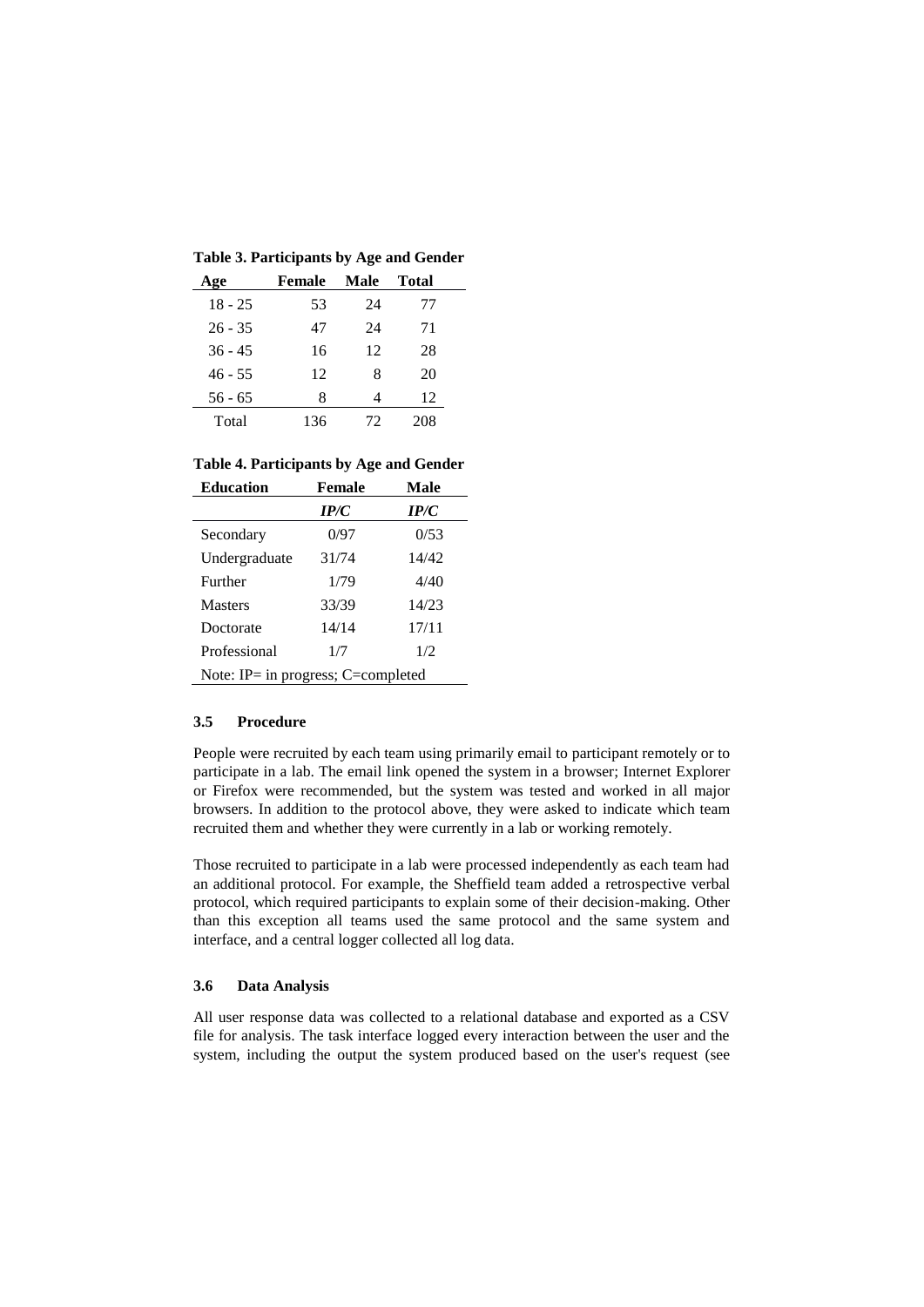sample format in Figure 2). For the analysis reported here, percentage, counts, means and SDs are primarily used. The more comprehensive analysis is contained in the individual lab papers, and in the follow-on analyses on the entire data set.

```
{"participant": 322, "timestamp": "2013-02-13T14:34:23",
"action": "query", "parameters": {"q": "Railwy"},
"components": {
  "search_box": {"spelling": "Railway", "q": "Railwy"},
  "search_results": {"numFound": 4, "docs": [{...}, {…}]}}
```
Figure 2. Sample log entry

|  | Table 5. Use of interface objects. |  |
|--|------------------------------------|--|
|  |                                    |  |

|              |                                           | Web  |           | Lab  |           | <b>Mean</b> |               |
|--------------|-------------------------------------------|------|-----------|------|-----------|-------------|---------------|
|              |                                           | #    | <b>SD</b> | #    | <b>SD</b> | #           | SD            |
| Queries      | # of queries                              | 3.5  | 8.6       | 5.3  | 6.6       | 3.9         | 8.2           |
| Categories*  | # of categories                           | 9.3  | 11.       | 19.  | 22.       | 11.         | 15.           |
|              | selected from                             |      | 3         | 6    | 8         | 7           | $\mathcal{F}$ |
|              | hierarchy                                 |      |           |      |           |             |               |
| Metadata     | # of metadata                             | 0.7  | 2.1       | 2.4  | 6.4       | 1.1         | 3.6           |
| facets*      | facets examined                           |      |           |      |           |             |               |
|              |                                           |      |           |      |           |             |               |
| Query Time   | Time (sec) spent                          | 18   | 60        | 23   | 25        | 19          | 54            |
|              | querying                                  | 7.5  | 0.4       | 4.3  | 3.1       | 8.1         | 1.2           |
| Category     | Time (sec) spent                          | 23   | 29        | 49   | 36        | 29          | 33            |
| time*        | using categories                          | 9.2  | 9.8       | 3.0  | 2.1       | 6.8         | 1.7           |
| Metadata     | Time (secs) spent                         | 22.8 | 78.1      | 65.7 | 179.4     | 32.5        | 110.5         |
| time*        | using metadata                            |      |           |      |           |             |               |
|              | facets                                    |      |           |      |           |             |               |
|              |                                           |      |           |      |           |             |               |
| Interaction* | $#$ of                                    | 57.1 | 63.4      | 97.1 | 67.6      | 66.2        | 66.4          |
|              | events/actions                            |      |           |      |           |             |               |
|              | with system                               |      |           |      |           |             |               |
| Results page | # of results pages                        | 24.7 | 36.2      | 42.4 | 41.8      | 28.7        | 38.2          |
| used*        | viewed                                    |      |           |      |           |             |               |
|              | $# =$ number of times, or time in seconds |      |           |      |           |             |               |
|              | $SD = standard deviation$                 |      |           |      |           |             |               |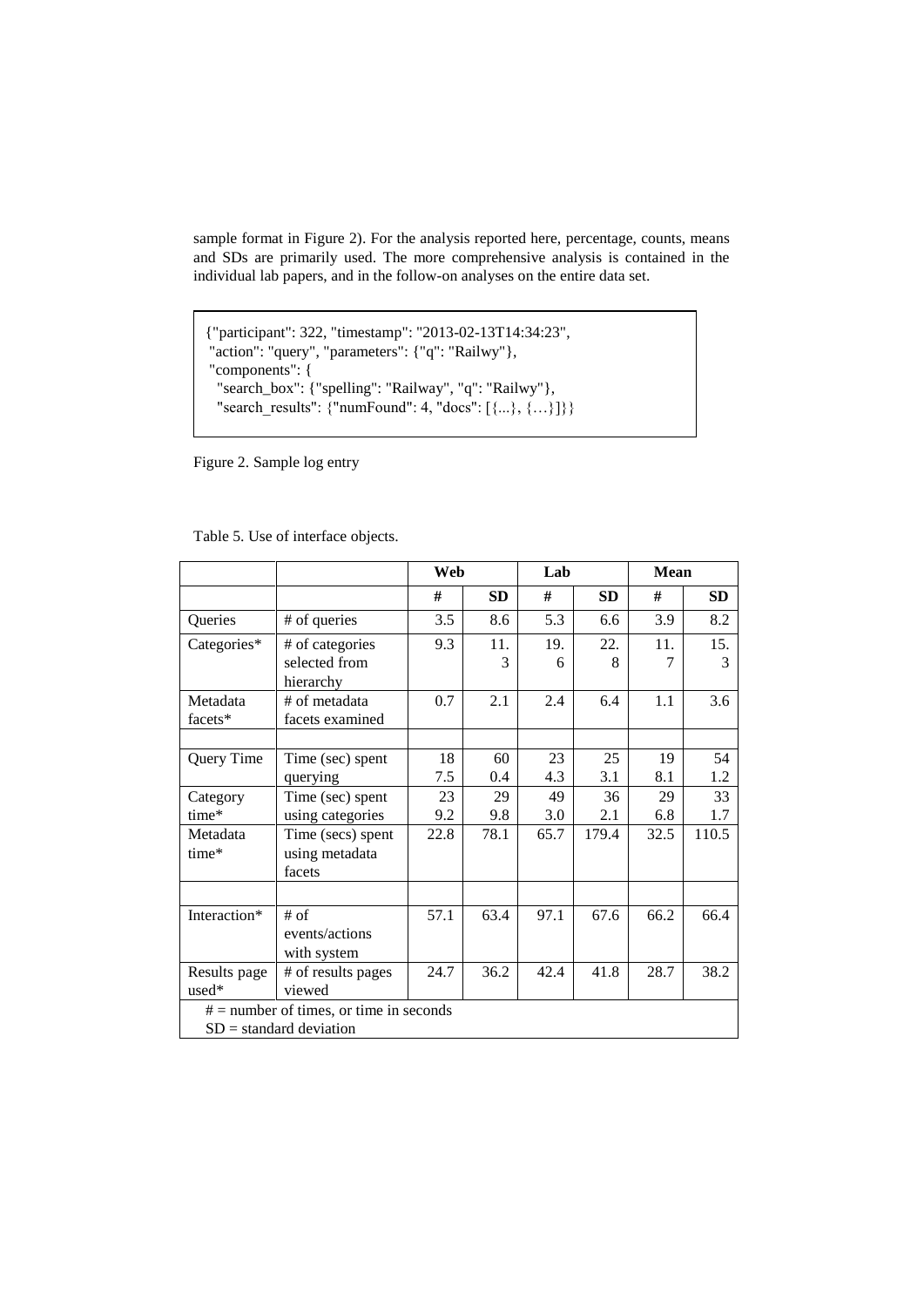# **4 Results**

From both user responses and the log files, we aggregated selected measures by participant. Because data were collected from two types of locations: via the Web and in the Lab, we present data by location as it became apparent in preliminary analyses that there maybe differences. But, because of the variation in size of the two location groups we are hesitant to say that these differences are statistically significant, and thus report the result and identify what looks suggestive (identified with an asterisk \*).

*How they interacted to find useful objects:* As illustrated in table 5, participants issued on average approximately four queries, examined almost 12 categories, and about one of the metadata items associated with each object. On average they clicked into something on the interface 66 times, and clicked through the results pages 28 times. Thus they interacted with all of the features, although some more than others.

*How they found selected objects*: They examined on average about 15 of the objects displayed, with about six of those resulting from queries to the system and seven emerging from using the category explorer. Of these objects approximately 6 (50%) were deemed interesting enough to add to the Bookbag (see Table 6). Of the objects placed in the Bookbag, on average 2.9 came via the category browser and 2.5 from querying the system.

|                       |                                           | Web |           | Lab |           | <b>Mean</b> |           |
|-----------------------|-------------------------------------------|-----|-----------|-----|-----------|-------------|-----------|
|                       |                                           | #   | <b>SD</b> | #   | <b>SD</b> | #           | <b>SD</b> |
| Bookbag               | # of objects                              | 6.0 | 8.3       | 4.5 | 4.2       | 5.7         | 7.6       |
| Bookbag<br>(category) | # of objects sved<br>after category       | 2.9 | 4.7       | 2.5 | 3.1       | 2.8         | 4.4       |
| Bookbag<br>(metadata) | # of objects saved<br>after metadata      | 0.3 | 1.3       | 0.3 | 0.7       | 0.3         | 1.2       |
| Bookbag<br>(query)    | $#$ of items in<br>Bookbag after<br>query | 2.5 | 5.8       | 1.6 | 2.5       | 2.3         | 5.2       |

Table 6. Objects deemed useful to be added to Bookbag and source of these

*How they viewed the experience:* The were asked whether the objects were what would have been expected in such and repository and whether they were satisfied with these objects (see Table 7). Overall, they were dissatisfied with what they found. and found the objects they examined to be not what they would have expected of the EDL.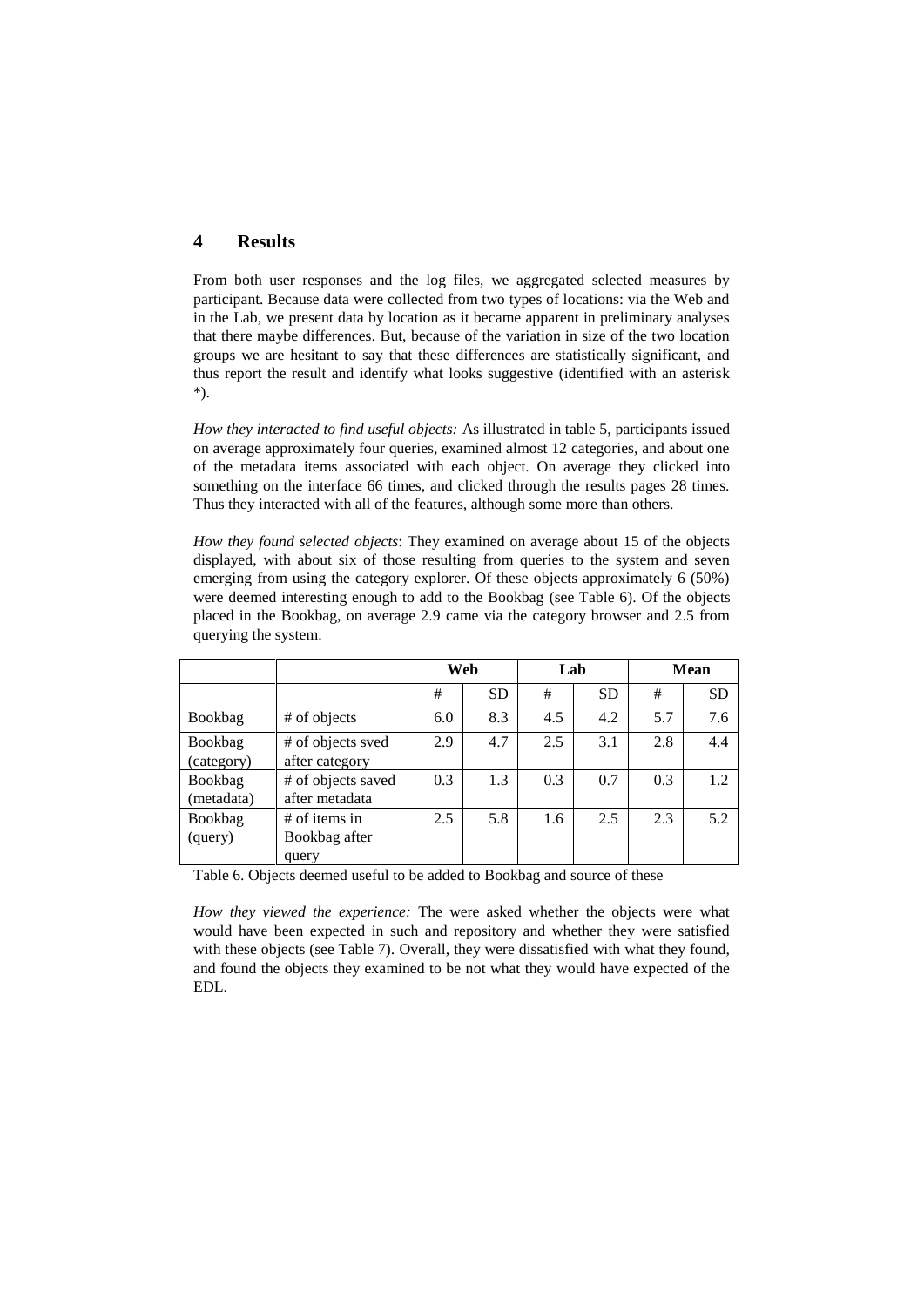|                |                                                              | Web  |           | Lab  |           | <b>Mean</b> |           |
|----------------|--------------------------------------------------------------|------|-----------|------|-----------|-------------|-----------|
| <b>Measure</b> | <b>Definition</b>                                            | #    | <b>SD</b> | #    | <b>SD</b> | #           | <b>SD</b> |
| Expected       | Scale of 1-5, degree<br>to which objects<br>were as expected | 1.54 | 0.977     | 1.94 | 1.099     | 1.63        | 1.017     |
| Satisfied      | Scale of 1-5, degree<br>to which objects<br>were as expected | 1.74 | 1.119     | 1.92 | 1.145     | 1.78        | 1.125     |

Table 7. Perception of and Satisfaction with the objects.

*Interface and Metadata:* In addition we wanted to understand the effect of the interface and the metadata associated with each object. We provided an image of the interface, identified each component, and asked about the usefulness of each of the objects in assisting with the exploration. Notably, like the question about satisfaction above, all were rated on the negative side on a five-point scale. Similarly, each object had a set of metadata associated with each, and of the set the Title, Description, and Thumbnail were considered to be somewhat useful in helping to assess the object with the title rated the highest at 2.8. Finally we asked an open-ended question: "What information would make the object in Europeana more interesting or useful to you?" Half indicated that the image as thumbnail was inadequate to view an object, and requested bigger, zoomable images so one could see the detail, and were clearly frustrated when they could not. Over a third commented on the lack of textual information associated with each object. Sometimes they wanted the context of where a picture was taken and in what year, and sometimes, more and richer descriptions of the object.

# **5 Discussion, Conclusion and Outlook**

The results presented here are descriptive and summary. The interactive task was conducted in a highly controlled manner with a standard collection – the Europerana Digital Library, a standard IR System -- Apache Solr, and a standard interface – the Culture and Heritage Explorer, and used a standard research protocol. Data were collected from a wide range of countries/cultural groups both remotely on the web and in the lab.

The result of this process is a rich data set from user responses and from log file data. This collection of 208 responses can now be used to respond to a series of research questions that may relate to people and their interactivity, or to model that behavior and user action.

There are, however, challenges with how we interpret the data set:

*1) subtle differences between the remote and in-the-lab participants*.

With such a large difference in numbers: 48 in the lab, and 160 remote, it is impossible to know what caused the potential differences, or indeed whether those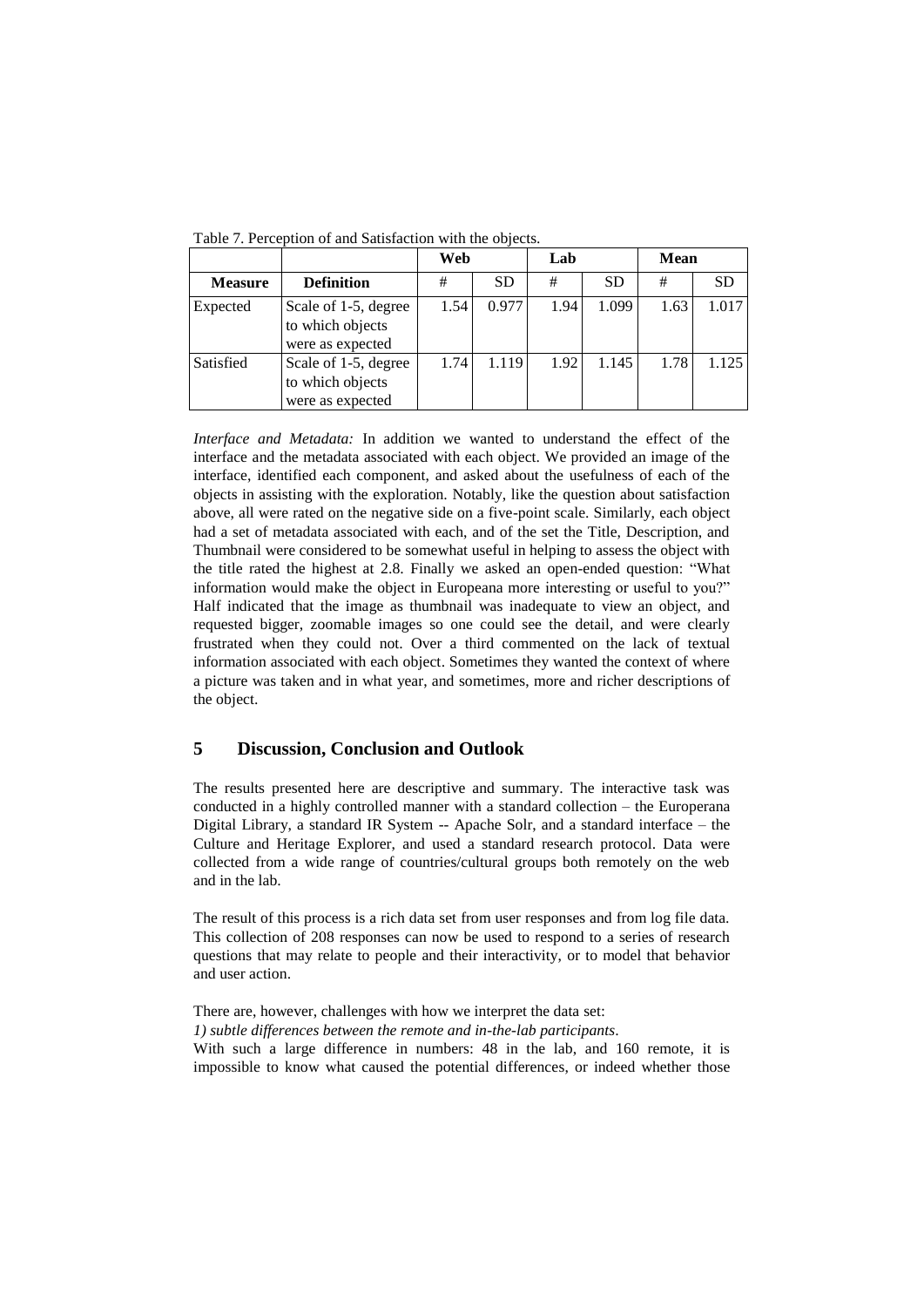differences are a spurious finding that would disappear in a randomly selected sample. Anecdotally, some in-the-lab participants volunteered that they stayed exploring because they were in-the-lab, but we stress, this is purely anecdotal. This requires follow-up.

Of all of the potential differences between use in the Lab versus on the Web, most notable was no difference in terms of interesting objects saved to the Bookbag. The differences appear, instead in the level of interactivity – both in aggregate and in use of the category explorer, suggesting being overseen in the lab may have changed their behavior, or doing the test off the web similarly gave them the anonymity to go through the motions of participating without commitment. The individual lab studies in which people came into the lab should illuminate this issue.

#### *2) issues with the content*

Surprisingly, neither the interface nor the details associated with each object were considered useful in exploring the content. We wondered why, and the answer to this was clearly made by participants in their narrative responses to the question about what might be useful.

As described earlier, participants did not find the thumbnails useful and were under impressed with the limited amount of textual description. It seemed that the objects and their limited description asked more questions than answered them for participants. They commented and evaluated the category browser negatively, but without knowing that the category browser was relying on that very limited metadata detail to provide it with sufficient information to create it in the first place. We believe that the very limited content – a thumbnail, which in other repositories/databases is considered a preliminary view, and the extremely limited text when participants expected at least what one might find in a museum guide or in Wikipedia, negatively affected their overall view of the system.

As a result, we find this particular data set not very useful as a research resource for interactive information retrieval. It may serve other uses for automatic extraction, filtering, linking, etc., but in studies that require people to voluntarily interact with a resource, the resource has to have some interest for the participant.

#### **Acknowledgements.**

This work was supported by PROMISE (Participative Research Laboratory for Multimedia and Multilingual Information Systems Evaluation, Network of Excellence co-funded by the 7th Framework Program of the European Commission, grant agreement no. 258191. We would like to thank Vivien Petras, Humboldt Universität, Nicola Ferro, University of Padova; Preben Hansen, University of Stockholm; Birger Larsen, University of Copenhagen, and Robert Villa and Paul Clough, University of Sheffield for their comments on various versions of the system and task. Last but not least, we would like to thank all participants (either in the lab or online) who generously gave their time.